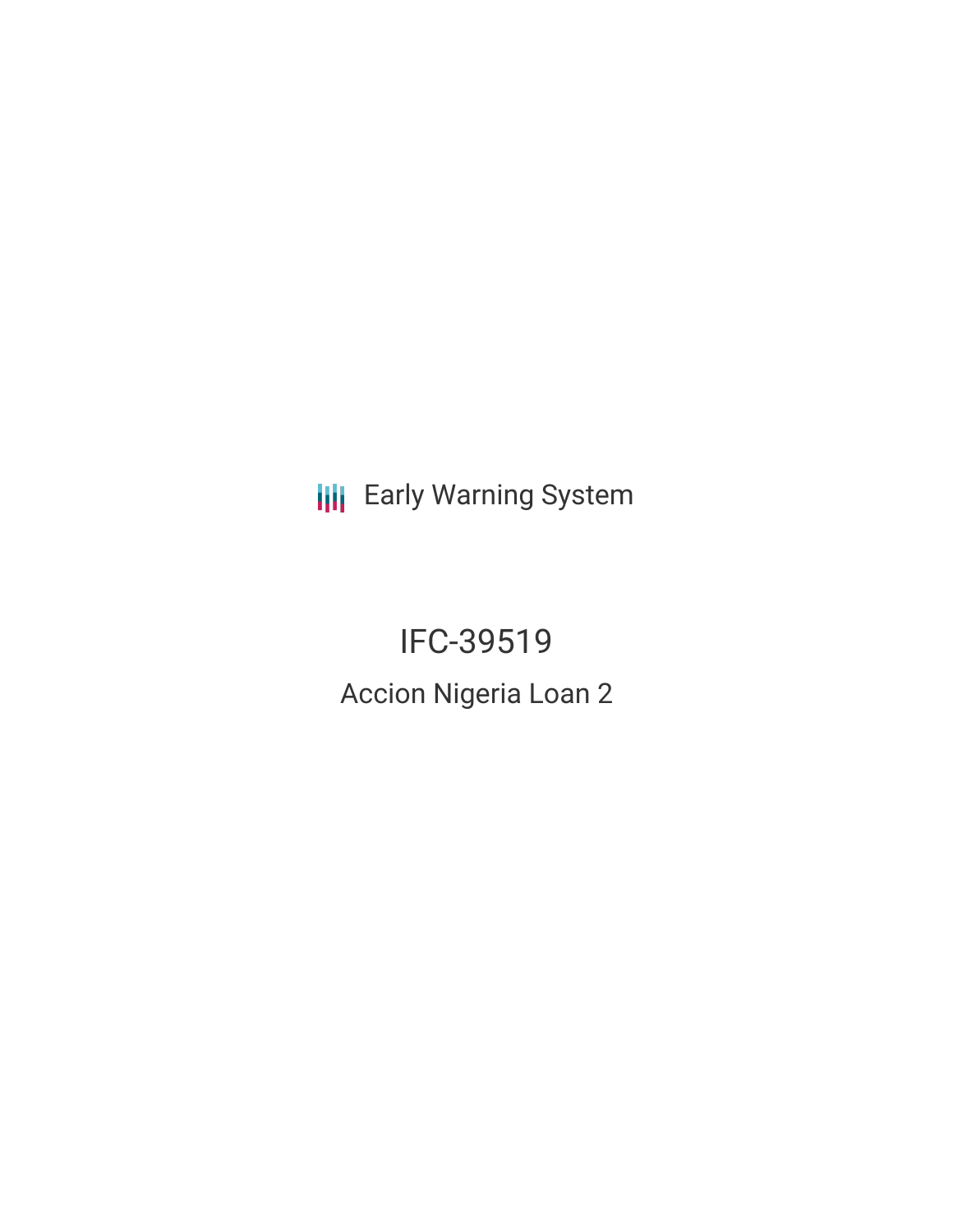# **Quick Facts**

| <b>Countries</b>               | Nigeria                                 |
|--------------------------------|-----------------------------------------|
| <b>Specific Location</b>       | Lagos, Ogun, Oyo, Rivers and Anambra    |
| <b>Financial Institutions</b>  | International Finance Corporation (IFC) |
| <b>Status</b>                  | Proposed                                |
| <b>Bank Risk Rating</b>        | U                                       |
| <b>Voting Date</b>             | 2017-09-30                              |
| <b>Borrower</b>                | ACCION MICROFINANCE BANK LTD            |
| <b>Sectors</b>                 | Finance                                 |
| <b>Ring Fence</b>              | Small & Medium Enterprises              |
| <b>Investment Amount (USD)</b> | $$3.20$ million                         |
| <b>Project Cost (USD)</b>      | $$3.20$ million                         |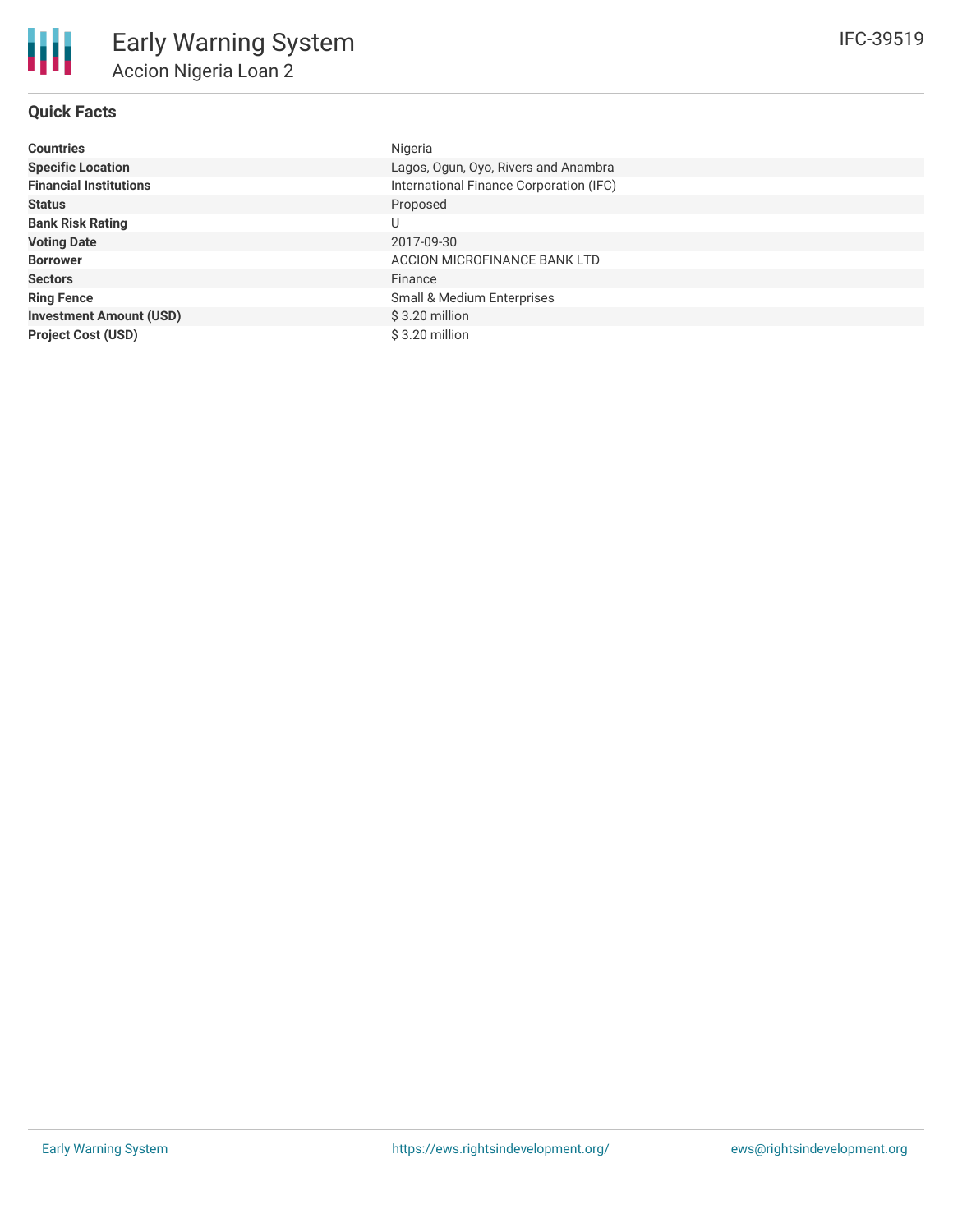

## **Project Description**

This project aims at supporting the expansion of the lending activities of Accion Microfinance Bank Limited (AMfB) to micro and small enterprises in Nigeria. The proposed investment consists of a local currency loan for IFC's own account of up to NGN1.0billion (~US\$3.2million).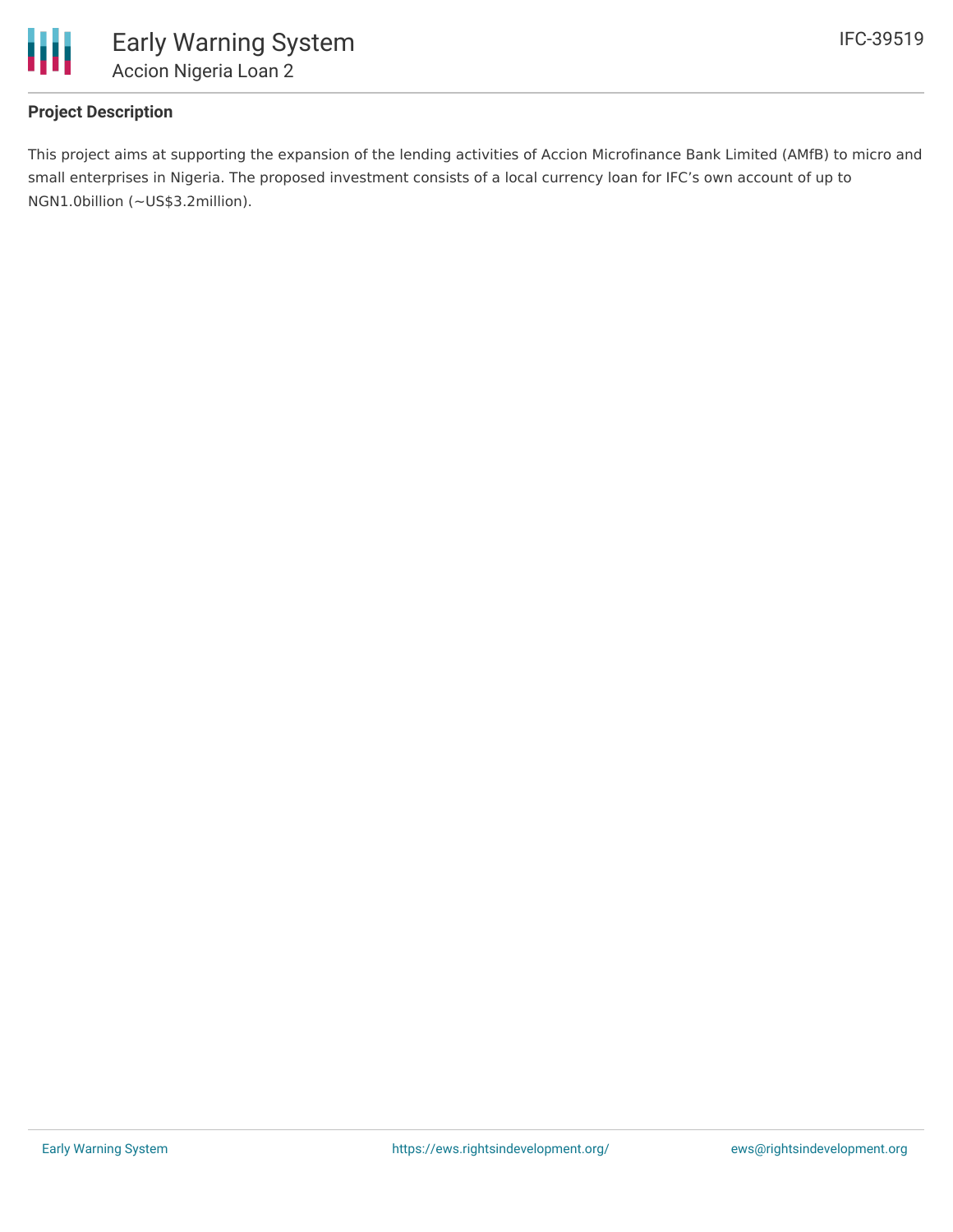## **Investment Description**

• International Finance Corporation (IFC)

#### **Financial Intermediary**

Financial Intermediary: A commercial bank or financial institution that receives funds from a development bank. A financial intermediary then lends these funds to their clients (private actors) in the form of loans, bonds, guarantees and equity shares. Financial intermediaries include insurance, pension and equity funds. The direct financial relationship is between the development bank and the financial intermediary.

ACCION [MICROFINANCE](file:///actor/3503/) BANK LTD (Financial Intermediary) **is owned by** [Accion](file:///actor/3559/) (Parent Company)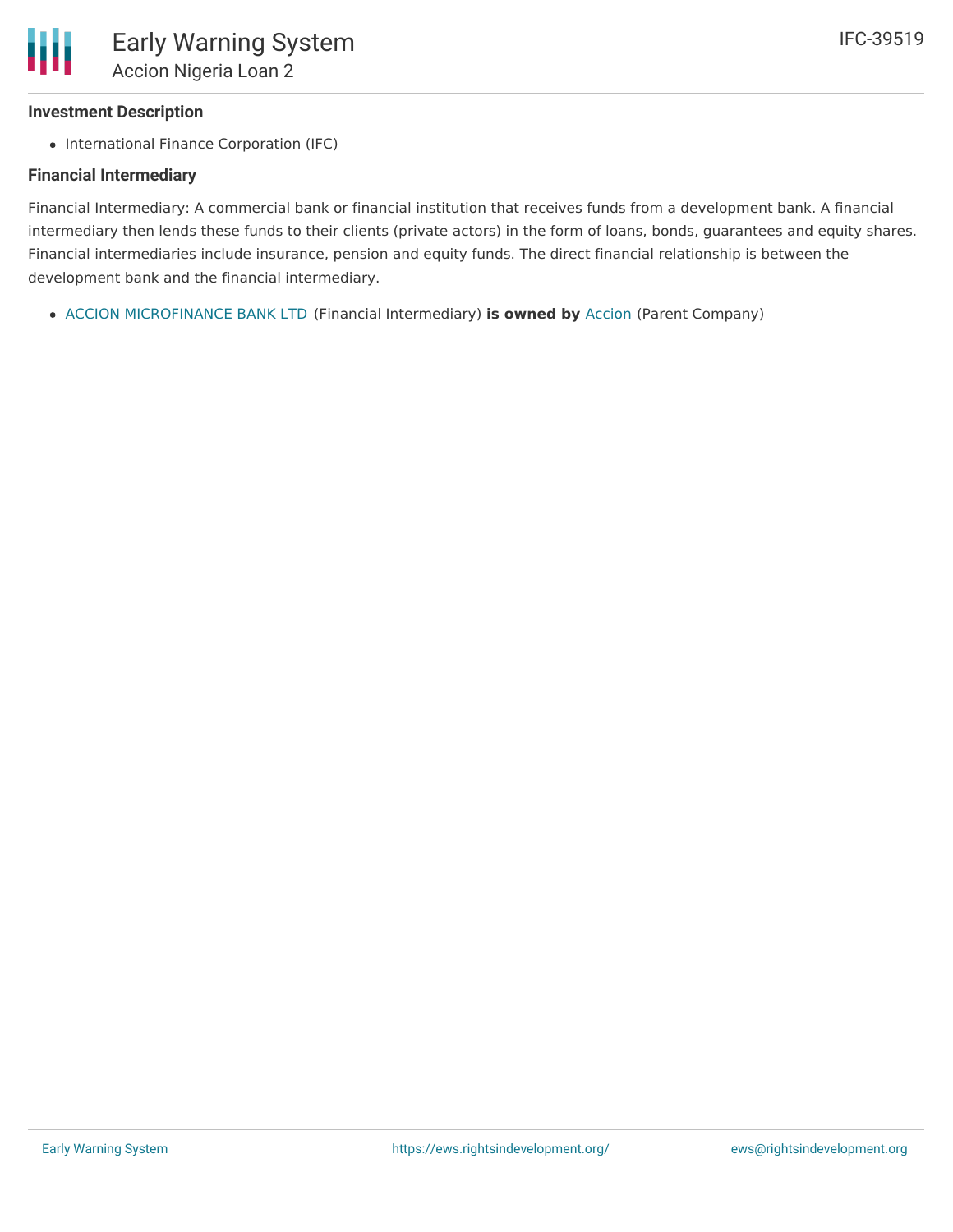There is often limited information publicly available about what development banks are funding through financial intermediaries. In 2021, the Early Warning System partnered with Oxfam International to incorporate information on high-risk projects being funded by financial intermediaries receiving funding from the International Finance Corporation (IFC) and the Dutch Development Bank (FMO).

The information listed below describes the relationship between the different private actors linked to high-risk sectors and subprojects of IFC and FMO's financial intermediary investments and/or the financial intermediary's parent companies made from 2017 through 2020, including any associated ring fences.

The database, however, does not explicitly or implicitly imply that IFC or FMO have material exposure to or are contractually or legally accountable to the sub-projects financed by their financial intermediaries or the financial intermediary's parent companies. It only shows a seemingly financial relationship among the different private actors, the financial intermediaries, and IFC or FMO.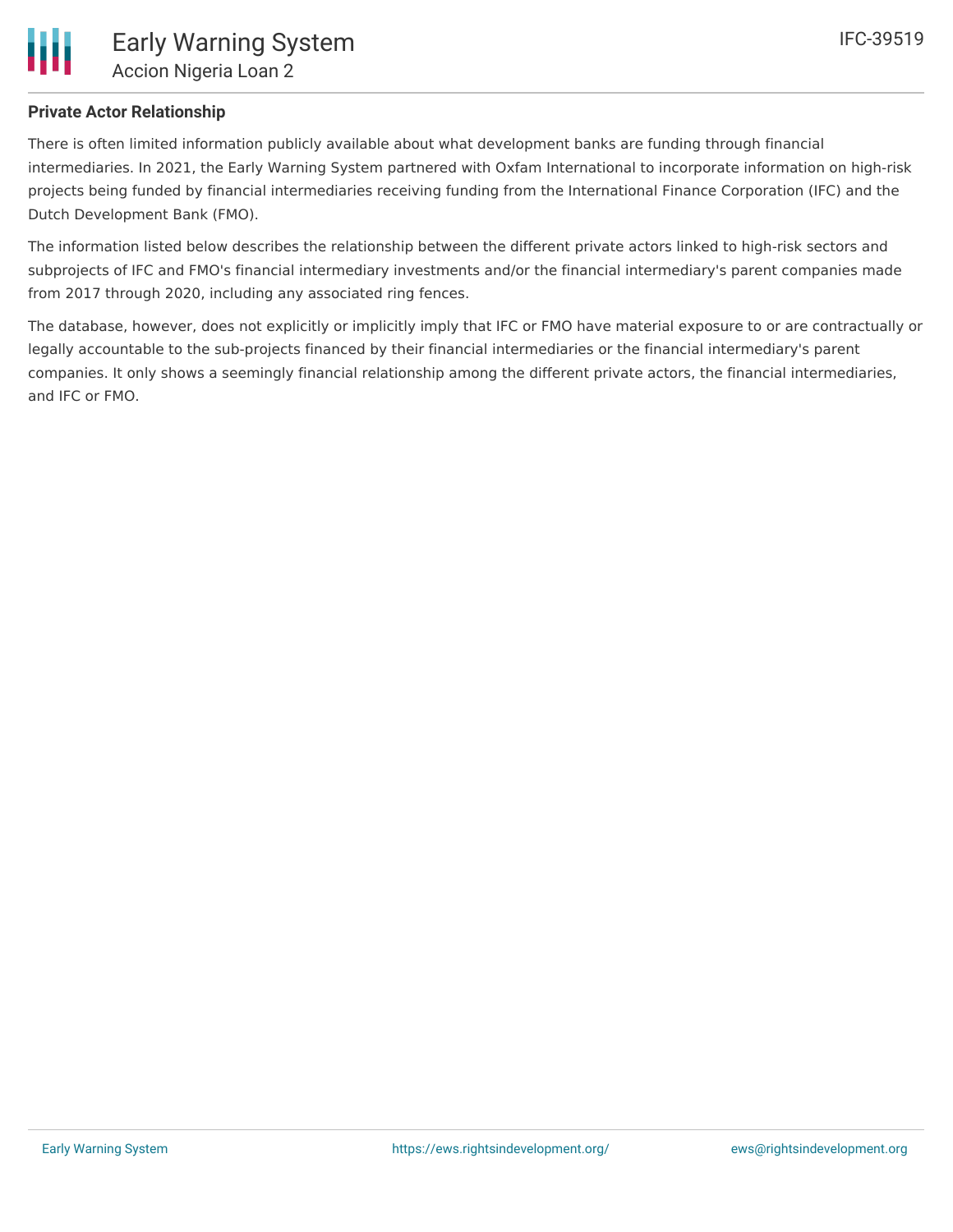

## **Contact Information**

ACCOUNTABILITY MECHANISM OF IFC

The Compliance Advisor Ombudsman (CAO) is the independent complaint mechanism and fact-finding body for people who believe they are likely to be, or have been, adversely affected by an IFC or MIGA- financed project. If you submit a complaint to the CAO, they may assist you in resolving a dispute with the company and/or investigate to assess whether the IFC is following its own policies and procedures for preventing harm to people or the environment. If you want to submit a complaint electronically, you can email the CAO at CAO@worldbankgroup.org. You can learn more about the CAO and how to file a complaint at http://www.cao-ombudsman.org/